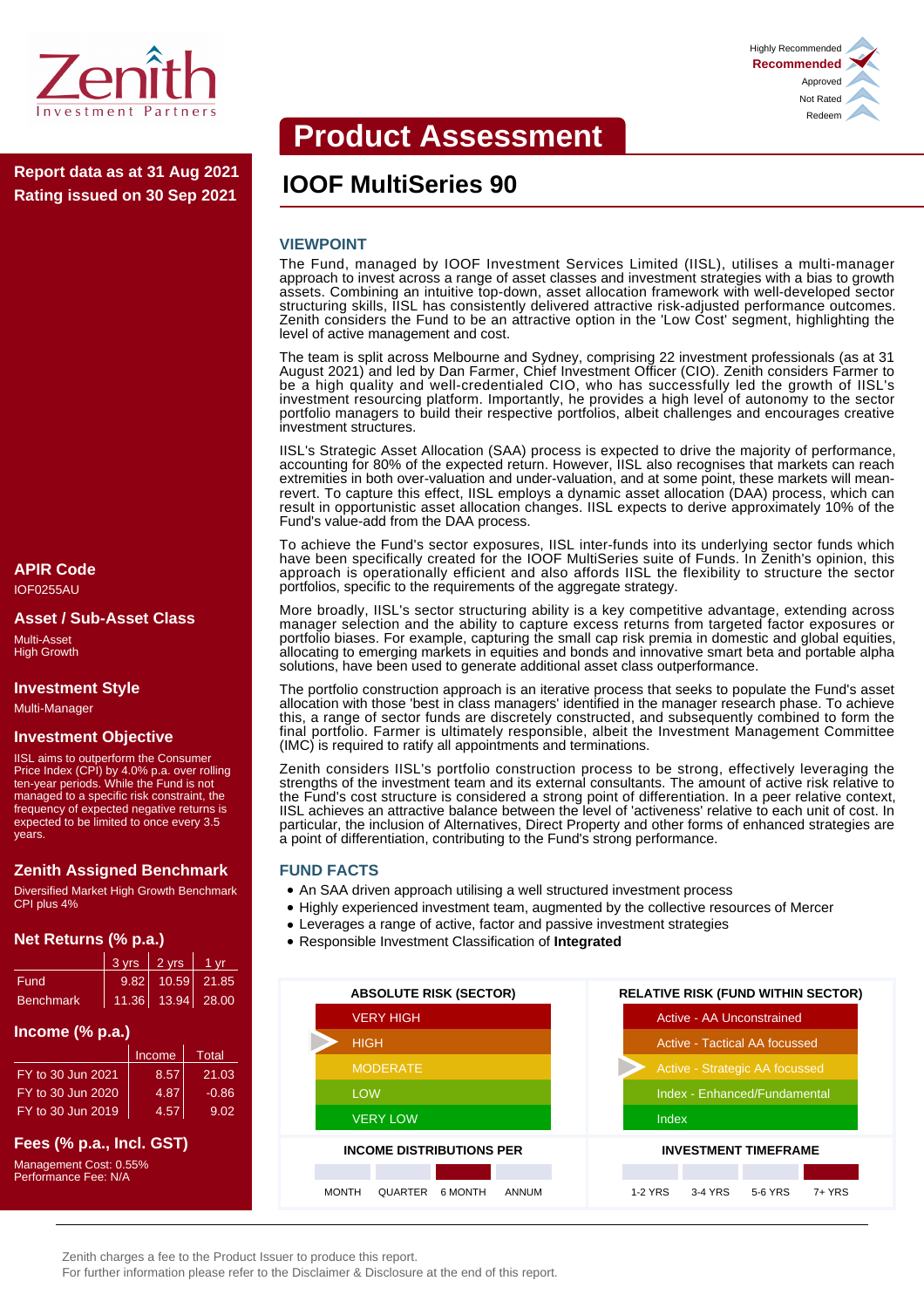

# **APPLICATIONS OF INVESTMENT**

# **SECTOR CHARACTERISTICS**

The multi-asset sector comprises funds that are permitted to invest across multiple asset classes and investment strategies. Traditionally, asset class exposures have included equities, fixed interest, property and cash. However, in more recent times, Zenith has observed a greater preparedness by sector participants to incorporate alternative assets and strategies within their targeted asset mix. Included amongst these are real assets (ie. direct property & infrastructure), commodities, and private market exposures (ie. equity and credit). Innovation has also been observed in terms of sector structuring and tail risk hedging strategies, with the goal of building more resilient, 'all-weather' portfolios.

Zenith categorises funds in the 'Multi-Asset – High Growth' peer group (greater than 80% exposure to growth/alternative assets and up to 100%) based on our collective assessment of their targeted asset mix and actual portfolio holdings. Funds within this peer group are benchmarked against the Zenith Composite High Growth Benchmark which has a defensive/growth split of 0%/100%. The exact composition of this benchmark is provided below:

#### **Cash:**

Bloomberg Ausbond Bank Bill Index (0%) **Australian Fixed Interest:** Bloomberg Ausbond All Maturities Composite Index (0%) **International Fixed Interest:** Barclays Global Aggregate Index Hedged \$A (0%) **Australian Equities:** S&P/ASX 300 Accumulation Index (40%) **International Equities (Unhedged):** MSCI World ex-Australia Unhedged (18.75%) **International Equities (Hedged):** MSCI World ex-Australia Hedged (18.75%) **Australian Listed Property:** S&P ASX 300 Property Accumulation Index (3.75%) **Global Listed Property:** FTSE EPRA/NAREIT Developed Rental Index TR Hedged \$A (3.75%) **Alternatives:** HFRX Global Hedge Fund Index \$A (15%)

To provide greater insight into a Fund's risk/return profile, Zenith decomposes targeted exposures between three broad categories - defensive, growth and alternatives. While we are cognisant that our designation of asset class exposures between these categories may vary from that as defined by the manager, we have sought to adopt a common methodology to ensure consistency in the assessment of like strategies across Zenith's universe of rated funds. Further detail on the Fund's targeted asset mix is provided at 'Risk Management'.

#### **PORTFOLIO APPLICATIONS**

The Fund provides investors with exposure across a range of income, growth and alternative-based assets and strategies. Its targeted asset mix comprises a 10%/90% split between income and growth assets.

The Fund's investment mandate is considered to be broad, with the investment team permitted to undertake active asset allocation positioning while also gaining exposures to

alternative assets and strategies. Zenith considers the Fund suitable as a standalone investment, or as a complement to a broader portfolio that seeks to produce outcomes consistent with an investor's risk/return preferences. The Fund is particularly attractive for those investors seeking to access IISL's asset allocation skills in a cost effective manner.

The Fund has a Standard Risk Measure (SRM) of six, which is reviewed annually by Mercer and published in the Platform Investment Guidelines Product Disclosure Statement (PDS) and was last calculated in June 2021.

The Fund is considered suitable for investors with a high to extreme risk tolerance who are seeking investment returns that are likely to be almost entirely driven by capital growth. Given the risk inherent in a number of asset classes that the Fund targets, Zenith considers an appropriate investment horizon to be seven or more years

# **RISKS OF THE INVESTMENT**

#### **SECTOR RISKS**

There exist a number of risks that are generally common amongst all multi-asset funds. These include:

**MARKET RISK:** In periods of heightened risk aversion, it is feasible that asset-class correlations merge. Should this occur, the diversification benefits brought through the construction of a portfolio comprising multiple lowly correlated asset classes may be lost, potentially exposing investors to a broader deterioration in market conditions.

**CURRENCY RISK:** Sector participants may be permitted to gain international exposures on an unhedged basis. The decision whether or not to hedge is often deemed active in nature and can expose investors to fluctuations in cross currency rates. This may be either to the benefit or cost of Fund volatility and performance.

**EMERGING MARKET RISK:** Many sector participants gain exposure to emerging and frontier markets which bring with them additional risks. These may include reduced liquidity, a more opaque pricing mechanism, increased sovereign risk and political tensions.

**ALTERNATIVES RISK:** A growing number of Funds have investment mandates that permit a meaningful exposure to alternative assets and strategies. Investors should be aware that the use of alternatives can bring with them additional risks.

**ILLIQUIDITY RISK:** While most sector participants will seek to retain high levels of liquidity, it is feasible that a Fund may retain exposures in assets that are deemed illiquid or subject to irregular pricing policies. It may be difficult for an investment manager to subsequently liquidate such portfolio positions without incurring meaningful transaction or other performance related costs.

**REGULATORY RISK:** The ASIC Regulatory Guide 97 'Disclosing Fees and Costs in Product Disclosure Statements and Periodic Statements' came into effect on 1 October 2017 and seeks to establish a common framework for disclosing fees with respect to registered managed investment schemes issued to retail investors.

In November 2019, ASIC released its final recommendations,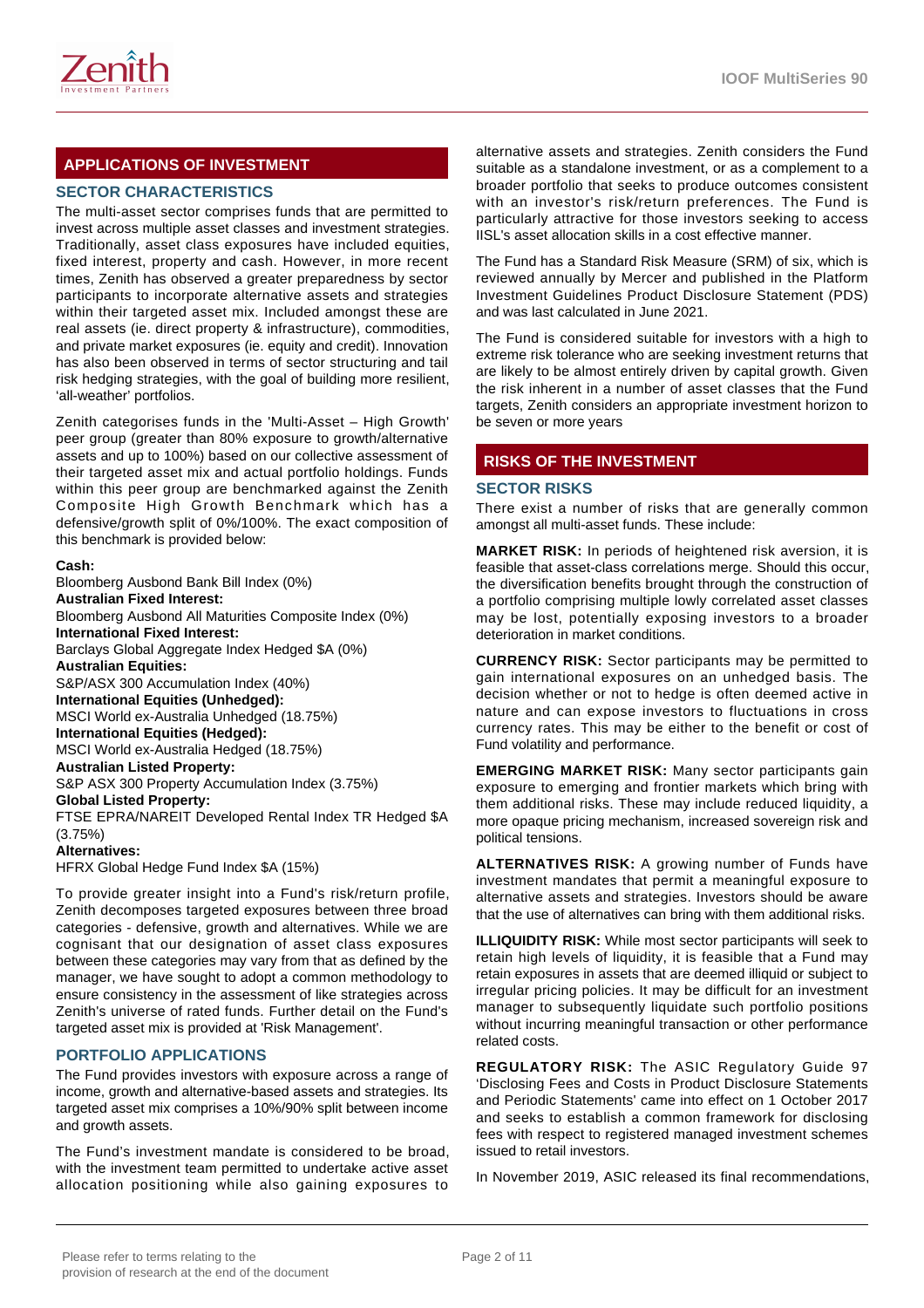

with proposed changes to be phased in from 30 September 2020, with all Funds required to be compliant by 30 September 2022.

In its current form, RG97 will not impact the actual costs (or after fee returns) on existing investments. Rather, the guide is focused on providing increased transparency with respect to the costs of management. Given this, it is feasible that under RG97, investors become more sensitive to the costs charged and seek lower-cost alternatives, potentially leading to fund outflows.

### **FUND RISKS**

Zenith has identified the following key risks of the Fund. Although Zenith believes the risks noted are all significant, we have listed them in order of importance. In addition, we have not intended to highlight all possible risks.

**KEY PERSON RISK:** Zenith considers Farmer's and Yeo's ongoing involvement in the investment process to be critical. Collectively, Zenith believes their respective skills and experience are important to the outperformance potential of the Fund. Either of their departures would result in a reassessment of our rating.

**PERFORMANCE RISK:** The Fund's investment mandate is relatively wide, providing IISL with ample scope to implement its targeted portfolio. This may result in Fund performance deviating from that of its SAA and competitors, which may be either to the benefit or cost of investors.

**INTEGRATION RISK:** Following the recent integration with MLC, there is a risk of increased staff turnover and disruption with the potential streamlining of product offerings and operational functions. Such outcomes could ultimately be to the detriment of Fund performance.

**ILLIQUIDITY RISK:** The Fund maintains exposures to a range of relatively illiquid assets in both the Alternatives and Direct Property sectors. In a stressed market environment, there is a risk that the mark-to-market value of the assets may not reflect their intrinsic value or that they could be liquidated in a timely manner. This could be to the detriment of performance.

# **QUALITATIVE DUE DILIGENCE**

#### **ORGANISATION**

IOOF Holdings Limited (IOOF) is a diversified financial services business, including the following divisions: Financial Advice and Distribution; Platform Management and Administration; and Investment Management; and Trustee Services. Each division includes a range of separately-branded businesses that largely operate as autonomous entities. IOOF is currently listed on the Australian Securities Exchange (ASX: IFL) and is a constituent of the S&P/ASX Top 200 Index.

Over the past few years, IOOF has completed a number of key acquisitions, including ANZ's OnePath Pensions and Investments (ANZ P&I) in February 2020 and NAB's Wealth Management business (MLC) in June 2021, including its advice, platforms and asset management capabilities. Post the acquisitions, IOOF's scale has increased signficantly, with combined funds under management and administration (FUMA) across the consolidated entity of \$A 453 billion (excluding Funds Under Advice).

In terms of ANZ P&I, the business has largely been integrated with the respective investment teams combined, processes harmonised and key products and 'go forward' strategies identified.

The MLC integration is expected to be a multi-year process, noting the heterogeneous approaches and differences in scale and complexity between the two businesses. In the first instance, the role of Chief Asset Management Officer has been appointed to oversee the Investment Management division, while the incumbent Chief Investment Officers for each team remain in place.

Despite the timeline for integration remaining open-ended, each of the teams are collaborating and participating in joint reviews, sharing information, leveraging service providers and maximising synergies where practical.

In Zenith's opinion, the successful implementation of IOOF's acquisition strategy has created one of the largest and most well-resourced investment platforms across the Multi-Asset universe. While the ANZ integration was seamless, MLC is expected to be a more complex challenge noting the divergent investment philosophies and processes.

Going forward, Zenith will continue to monitor the progress of the integration, with a focus on investment personnel stability, continuity of the IOOF investment processes and ensuring the portfolio management team remain focused on managing the underlying portfolios.

As at 30 June 2021, IOOF's multi-manager business managed approximately \$A 48 billion across a range of diversified and single sector funds. This includes \$A 177 million in this Fund (as at 31 August 2021).

#### **INVESTMENT PERSONNEL**

| <b>Name</b>        | <b>Title</b>                                                   | <b>Tenure</b>    |
|--------------------|----------------------------------------------------------------|------------------|
| Dan Farmer         | Chief Investment Officer                                       | 11 $Yr(s)$       |
| <b>Stanley Yeo</b> | Deputy CIO / Head of<br>Equities                               | 11 $Yr(s)$       |
| Manish Utreja      | Head of Alternatives and<br>Portfolio Manager, Smart<br>Choice | 11 Yr(s)         |
| Paul Crisci        | Portfolio Manager -<br><b>Australian Equities</b>              | $4 \text{Yr(s)}$ |
| Osvaldo Acosta     | Head of Fixed Interest<br>Assets                               | 4 Yr(s)          |
| Simon Gross        | Head of Property                                               | 17 $Yr(s)$       |
| Liam Wilson        | Portfolio Manager                                              | 1 Yr(s)          |
| Kerry Duce         | <b>Head of Asset Allocation</b>                                | 6 Yr(s)          |

The team is split across Melbourne and Sydney, comprising 22 investment professionals (as at 31 August 2021) and led by Dan Farmer, Chief Investment Officer (CIO). In terms of responsibilities, the team is divided along asset class lines, with support from specialist Asset Allocation, Implementation and Performance Analysis and Governance teams.

Following the integration of ANZ P&I, the team has expanded over the past couple of years, with the merger allowing IISL to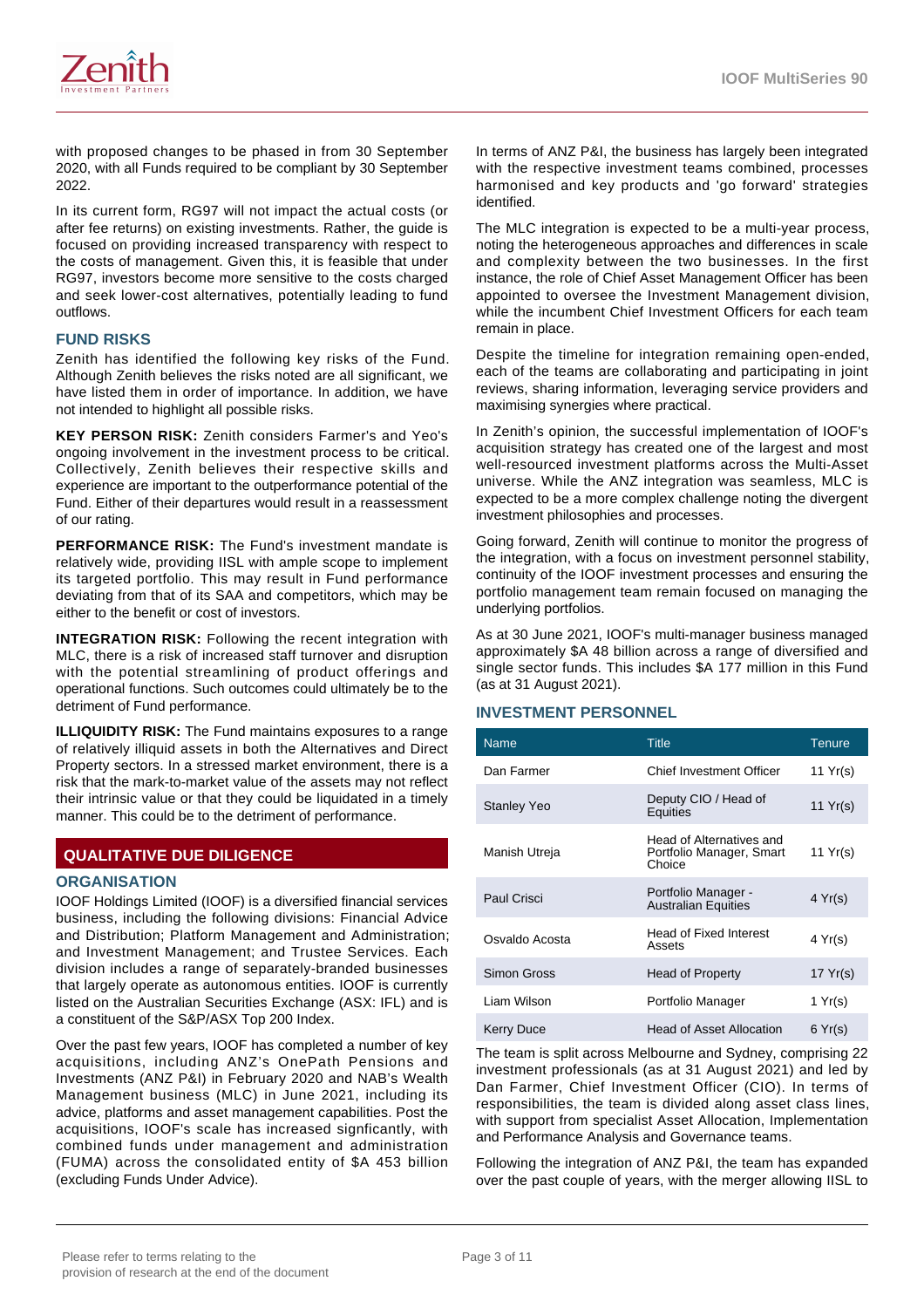

expand its resourcing, particularly in the areas where ANZ P&I had complementary strengths.

Farmer assumed the CIO role in July 2017, having joined the firm in 2010, initially to manage IISL's Australian equities portfolio. Prior to IISL, he was a Portfolio Manager at Telstra Super, where he was responsible for overseeing a \$A 3 billion Australian equities portfolio, and also internally managing a \$A 450 million pool of domestic equities.

Zenith considers Farmer to be a high quality and wellcredentialed CIO, who has successfully led the growth of IISL's investment resourcing platform. Importantly, he provides a high level of autonomy to the sector portfolio managers to build their respective portfolios, albeit challenges and encourages creative investment structures.

Farmer is well supported by Stanley Yeo, Deputy Chief Investment Officer and Head of Equities, who oversees investment strategy and asset allocation for IISL's suite of multi-manager funds, including leading the equities team. Yeo joined IISL in 2010, from Russell Investments where he was a Senior Consultant. Zenith maintains a high opinion of Yeo, noting his overall contribution at both a strategy level and leading the firm's global equity manager selection.

Paul Crisci joined IISL in August 2017 to manage the Australian equities portfolio. Crisci is a highly experienced investment professional, having spent the previous 17 years at Funds SA. Osvaldo Acosta is responsible for IISL's fixed interest and cash portfolios. Acosta joined in late 2016 having held previous roles at Western Asset Management and Australian Unity.

In terms of Alternatives, Manish Utreja, Portfolio Manager and Head of Alternatives transitioned from the ANZ P&I business, having originally joined ANZ P&I in July 2010. In addition to this role, he is responsible for a suite of low cost strategies and a member of the Investment Management Committee (IMC).

Kerry Duce, Head of Asset Allocation leads a specialist capability, focused on developing the firm's Strategic Asset Allocation (SAA) process and Dynamic Asset Allocation (DAA) approaches. Duce originally joined ANZ P&I in 2015 and has been instrumental in developing the firm's DAA process with a more granular set of market aware indicators encompassing valuation, earnings, momentum and sentiment.

Oversight of the process is provided by a seven-person Investment Management Committee (IMC) which performs a number of roles, including the determination of investment objectives, ongoing monitoring of portfolio strategies, and final sign-off for manager appointments and terminations. The composition of the IMC includes IISL executives (i.e. Farmer, Yeo and Utreja) and three independent directors and meets on a bi-monthly basis.

Zenith is supportive of the role of the IMC, highlighting its contribution to the governance framework and broader support of the investment team. Over time, the composition of the IMC has improved, both in terms of skills and experience and the level of independence from IISL.

IISL's remuneration structure is comprised of a base salary and annual bonus, which is subject to a performance criteria and a discretionary or qualitative component. In terms of the Portfolio

Managers, they have the ability to earn up to 100% of their salary, which is split between the performance of their respective portfolios (70%) and a qualitative component which is at the discretion of the CIO. The performance hurdles relates to the rolling one and three-year performance of the Funds, relative to the peer group and benchmark. Zenith highlights that bonuses are paid out in cash or in IOOF shares, with a vesting period of up to three years depending on seniority.

Zenith considers the depth and quality of IISL's portfolio management team to be a key strength, highlighting the level of bottom-up, asset class expertise. Farmer and Yeo continue to drive the strategic direction of the investment process, particularly with respect to building robust sector portfolios.

#### **INVESTMENT OBJECTIVE, PHILOSOPHY AND PROCESS**

IISL aims to outperform the Consumer Price Index (CPI) by 4% p.a. over rolling ten-year periods. While the Fund is not managed to a specific risk constraint, the expected frequency of negative returns is limited to once every three and a half years.

The investment philosophy underpinning the suite of MultiSeries Funds is to combine active asset allocation with an efficient blend of active and passive management strategies, delivered in a cost effective manner. To achieve this, IISL intelligently uses a range of active, factor-based and passive strategies, with a bias to active strategies. In a 'Low Cost' context, the Fund provides access to a diverse range of asset classes including Alternatives, Direct Property, Private Debt and Emerging Markets.

Zenith highlights that in a peer relative context, the Fund achieves an attractive balance between the level of 'activeness' relative to a unit of cost. In particular, the inclusion of Alternatives, Direct Property and other forms of enhanced strategies are a point of differentiation, contributing to the Fund's strong performance.

IISL's Strategic Asset Allocation (SAA) process is expected to drive the majority of performance, accounting for 80% of the expected return. However, IISL also recognises that markets can reach extremities in both over-valuation and undervaluation, and at some point, these markets will mean-revert. To capture this effect, IISL employs a dynamic asset allocation (DAA) process, which can result in opportunistic asset allocation changes. IISL expects to derive approximately 10% of the Fund's value-add from the DAA process.

In contrast to many peers, IISL allocates to a number of illiquid asset classes. This includes allocations to private equity in the alternatives sleeve, private debt within fixed income, and also internally-managed direct property holdings. Notwithstanding the additional risk in holding illiquid assets, Zenith view these allocations as a point of difference for the Fund.

#### **SAA**

The SAA setting process is performed on an annual basis, using a two-stage approach. The first stage involves a review of the Fund's existing SAA relative to its investment objectives, including a re-validation of the long-term asset class assumptions underpinning the current allocation. Mercer Australia (Mercer), IISL's external consultant provides a set of return forecasts as well as output from its Capital Markets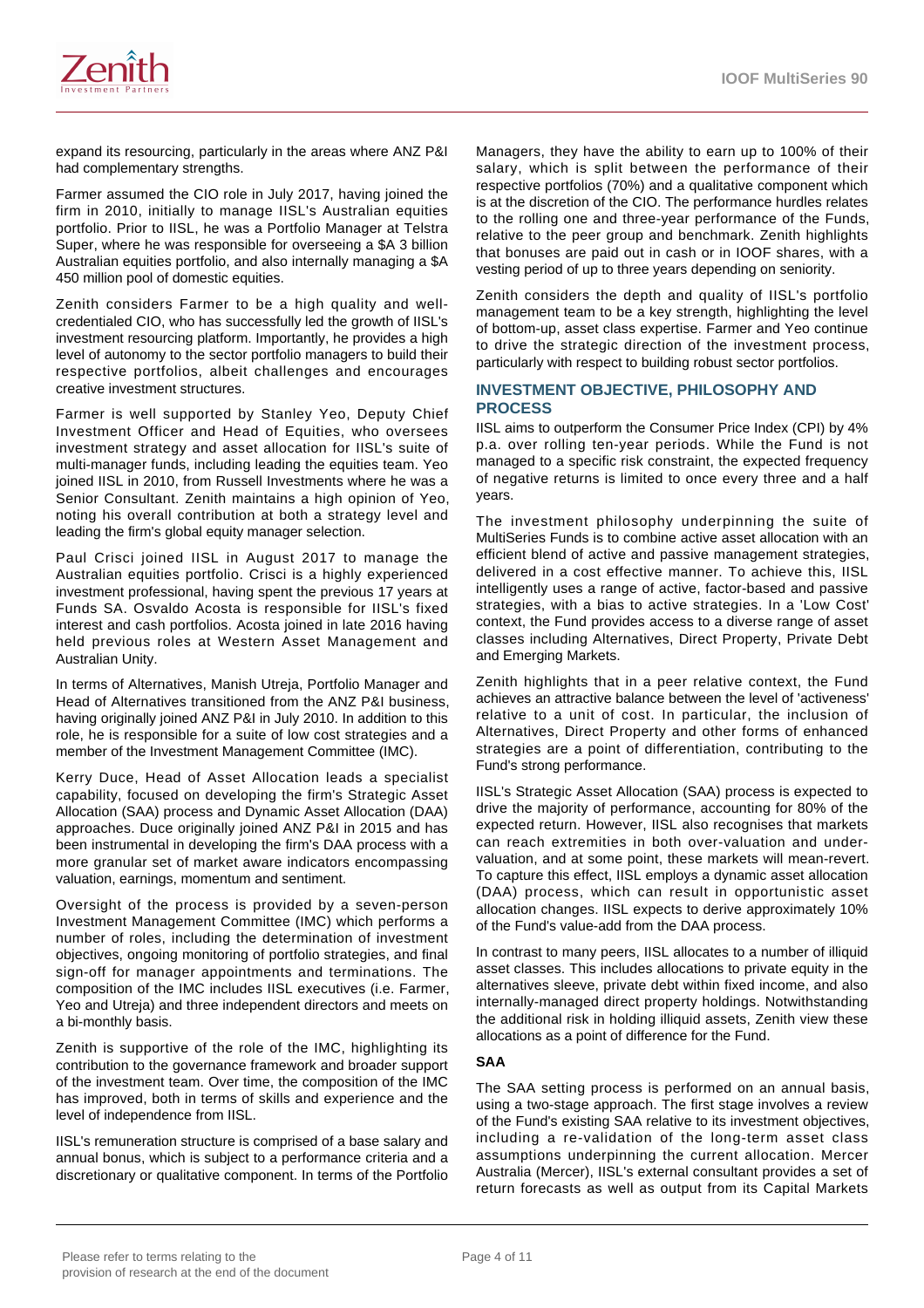

The CMS produces a set of scenarios under a 'Steady State' (i.e. reflecting long-term expectations for markets assuming fair value), and under a 'Market Aware' state where the current pricing of markets are expected to revert to the long-term level over a 10 to 15 year timeframe. In terms of this Fund, the Market Aware simulations are expected to be more influential on the SAA setting process.

Further, Mercer uses an economic capital markets simulator as part of its approach to estimating volatilities for underlying asset classes. The simulator encompasses traditional equity risk premias (i.e. size and developed markets versus emerging markets) to forecast volatilities as opposed to using more traditional approaches such as using actual asset class returns to calculate volatilities and correlations.

Zenith highlights that while Mercer remains a strategic input to the process, the growth of IISL's internal asset allocation capabilities has supported the development of its research agenda and the prioritisation of a number of process enhancements.

These include developing the optimisation framework to be agnostic across entities (i.e. super, pension versus non-taxed), incorporating DAA and underlying manager alpha assumptions into the process (currently a work in progress) and building a framework to incorporate climate change goals, such as the objectives of the Paris Agreement.

A SAA sub-group is responsible for synthesising Mercer recommendations and project managing any changes where applicable. Furthermore, the capital markets assumptions are debated by the sub-group, with the resultant allocations presented to the IMC for review and sign-off.

The optimisation process applies to the Fund's core assets (including equities (domestic and international), bonds (domestic and international, nominal and inflation linked), property and cash), and produces an outline of the Fund's asset class exposures.

The second stage of the SAA process involves adjusting the asset mix derived in Stage One, via the introduction of asset classes and/or active tilts that improve the portfolio's expected risk/return profile. These can include introducing specific factor exposures, such as a quality tilts or small caps in equities, or high yield credit strategies in fixed income.

Furthermore, less liquid strategies are also considered, such as Alternatives, Infrastructure, Private Equity, Direct Property and Commodities. This process is more qualitative in nature and seeks to overlay the team's views on the final portfolio composition.

#### **Dynamic Asset Allocation (DAA)**

On a monthly basis (or more frequently if required), an Asset Allocation Group (AAG), comprising the CIO and Portfolio Managers, meet to discuss views on the Fund's asset allocation, market valuation, fundamentals and market sentiment. Mercer's DAA service is used as an input, along with insights gained from the underlying fund managers and other external sources such as BCA Research. Based on the output of this meeting, DAA positions can be enacted with the purpose of capturing price adjustments where mispriced

markets are expected to mean revert.

Under the auspices of Duce and Sidney Chong, Asset Allocation Manager, IISL implements a DAA process, via a suite of market aware indicators. The signals are designed to identify potential mispricings over a six to 18 month timeframe, combining a range of valuation, sentiment and technical and macroeconomic / earnings factors. Signal output is distilled into a set of asset class scorecards, resulting in an overall conviction score and also creating a level playing field for the AAG to make relative value assessments.

In our opinion, the indicators have improved the precision of the DAA process, creating a repeatable framework for basing active asset allocation decisions. Moreover, each cohort of signals seeks to identify opportunities over different timeframes, which introduces additional strategy diversification. Going forward, Zenith continues to monitor the development of the signal process and the linkage with the Fund's DAA positioning.

In sum, Zenith considers IISL's asset allocation process to be well-structured and applied in a consistent manner. The process successfully leverages IISL's top-down capabilities which is supplemented by Mercer's asset allocation engine.

### **SECURITY SELECTION**

Employing a multi-manager approach, identifying and selecting high-quality managers is a core component of the investment process. IISL undertakes an annual review of the underlying sector trusts, to ensure that the manager line-up is appropriate and new candidates are considered. Each sector portfolio manager is responsible for undertaking manager research for their sector, with oversight and leadership from the CIO.

The initial manager universe is filtered based on the portfolio's underlying requirements, an independent rating from Mercer, and the manager having a sufficient level of capacity to meet IISL's growth requirements. If a manager does not have an external rating, it may be considered if it is assessed to have a competitive advantage.

To select managers, IISL employs a traditional set of criteria, which includes an assessment of the organisation, the quality of the investment team, the coherence of the investment process and the performance of the Fund/strategy relative to its objectives and peer group. The review also includes fee discovery, and a manager's willingness to enter into an Investment Management Agreement (IMA) and Service Level Agreement (SLA) on terms that meet IISL's requirements.

Zenith highlights that IISL's sector structuring ability is a key competitive advantage, extending across manager selection and the ability to capture excess returns from targeted factor exposures or portfolio biases. For example, capturing the small cap risk premia in domestic and global equities, allocating to emerging markets in equities and bonds and innovative smart beta and portable alpha solutions, have been used to generate additional asset class alpha.

If a manager passes through the due diligence phase, the portfolio manager will prepare a detailed due diligence report that addresses the above-mentioned criteria. The report is peer reviewed by the CIO and broader team, with a potential for further research and analysis to be undertaken. IISL's Investment Operations team also reviews the report to ensure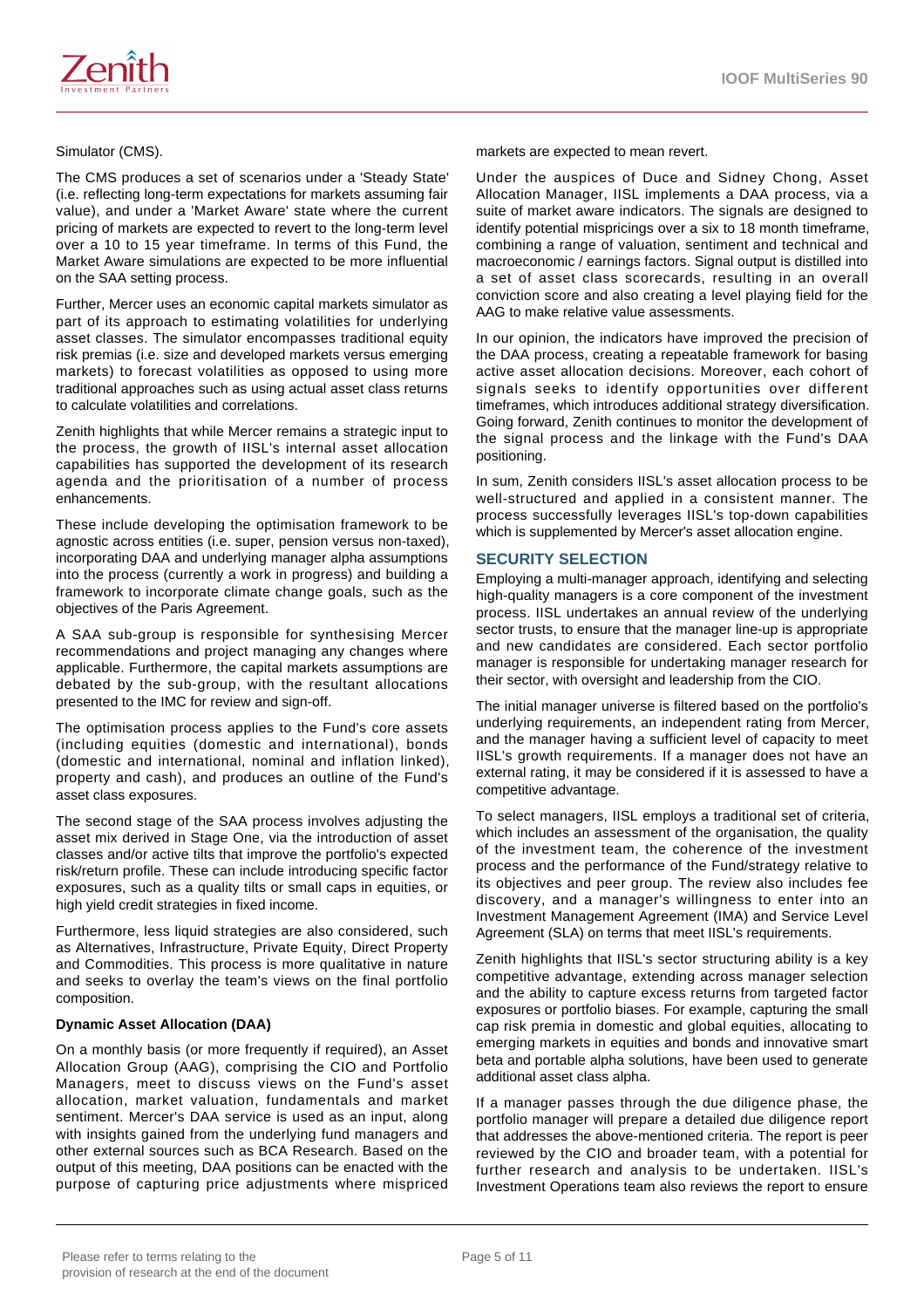

compatibility with the reporting and pricing framework. Once complete, the report is finalised and proposed to the IMC for approval.

Zenith notes that IISL's manager selection process is detailed and applied in a disciplined manner, with its proprietary insights supplemented by the global resources of Mercer. The team's ability to capture excess returns at the asset class level, that perform independently of broader asset class movements, has contributed to attractive risk-adjusted returns over the mediumterm.

#### **PORTFOLIO CONSTRUCTION**

The portfolio construction approach is an iterative process that seeks to populate the Fund's asset allocation with those 'best in class managers' identified in the manager research phase. To achieve this, a range of sector funds are discretely constructed, and subsequently combined to form the final portfolio. Farmer is ultimately responsible, albeit the IMC is required to ratify all appointments and terminations.

Each sector portfolio manager is afforded flexibility to structure their underlying portfolio in a manner consistent with their respective investment philosophy and beliefs, under the direction of Farmer and subject to the IMC approval process. This approach promotes a high level of process diversification, albeit it has the potential to result in sector structuring differences across asset classes. Zenith is supportive of the approach, noting that each asset class offers idiosyncratic active return opportunities.

At the asset class level, actively managed and factor-based strategies are combined to build underlying sector portfolios, with the latter capturing equity premias such as value, momentum and quality. Zenith highlights that the use of factorbased strategies in a 'low cost' format is an effective mechanism to capture incremental returns and manage volatility outcomes.

In certain asset classes, such as fixed income, the sector portfolio manager is permitted to express directly held positions, managed alongside the portfolio's externallymanaged strategies (detailed below). These positions are subject to pre-approved risk limits and used to reflect the broader views of the team and/or align with the output of the DAA process.

In terms of position sizing, each sector portfolio manager has the flexibility to determine the optimal manager configuration for their respective portfolio, subject to oversight from Farmer and the approval of the IMC (for new manager appointments). With respect to existing managers, the sector portfolio managers can adjust manager weightings by +/- 50% with approval from the CIO, which is then required to be noted at the next IMC meeting.

The Fund's currency exposure is fully hedged in the fixed income sector, while the Fund has a strategic hedge ratio of 25% for global equities (developed only). Active currency positions can be enacted based on the output of the DAA process, which can see the actual hedging level range from 0% to 100%.

IISL has a duration hedging overlay process in place where the portfolio manager has the flexibility to hedge up to 20% of the fixed income portfolio's interest rate exposure (including the floating rate component) via a range of instruments e.g. interest rate futures, swaps etc. This decision is at the discretion of the portfolio manager, with sign-off required from the CIO. While Zenith is supportive of process innovation, we believe rates and curve positioning is outside of the core competency of the team.

The Fund's rebalancing range is set at +/- 3% at an operational level and is managed by IISL's Investment Operations Division, in consultation with the investment team. On a daily basis, each portfolio's asset allocation is compared to its target asset allocation, and if the allocations falls outside of the rebalancing range, the Portfolio Manager is notified. The Portfolio Manager will then decide if remedial action is required, which includes identifying the most efficient rebalancing mechanism (i.e. via cashflows or physical redemptions).

In sum, Zenith considers IISL's portfolio construction process to be strong, effectively leveraging the strengths of the investment team and its external consultants. The amount of active risk relative to the Fund's cost structure is considered a strong point of differentiation. We believe there is scope to enhance the types of downside protection employed (e.g. such as equity protection strategies, safehaven currencies), to mitigate potentially lower diversification benefits from fixed income.

#### **RISK MANAGEMENT**

| <b>Portfolio Constraints</b>         | <b>Description</b>                |
|--------------------------------------|-----------------------------------|
| Income Assets                        |                                   |
| Cash and Short-Term Securities       | $0$ to 15<br>Target $SAA = 1%$    |
| Diversified Fixed Interest (%)       | 0% to 20%<br>Target $SAA = 9%$    |
| Total Income Assets (%)              | Target $SAA = 10%$                |
| <b>Growth Assets</b>                 |                                   |
| Australian Equities (%)              | 15% to 40%<br>Target $SAA = 29%$  |
| International Equities (%)           | 25% to 50%<br>Target $SAA = 37%$  |
| Property (%)                         | $0\%$ to 25%<br>Target $SAA = 5%$ |
| Alternatives inc Direct Property (%) | 0% to 50%<br>Target $SAA = 19%$   |
| Total Growth Assets (%)              | Target $SAA = 90%$                |
| Responsible Investment Constraints   | Tobacco                           |

Risk management is ingrained in IISL's investment process at multiple levels. While the experience of the portfolio management team provides the first layer of risk management, IISL also leverages the risk management output of Mercer, who conducts extensive risk management analysis as part of its due diligence process.

The primary risk tools used by IISL include: Bloomberg Port and Factset. The investment team generates a number of risk metrics, including traditional volatility measures, risk-adjusted metrics (i.e. Sharpe ratio, Treynor ratio, Information ratio etc) and other portfolio level risk measures. The above-mentioned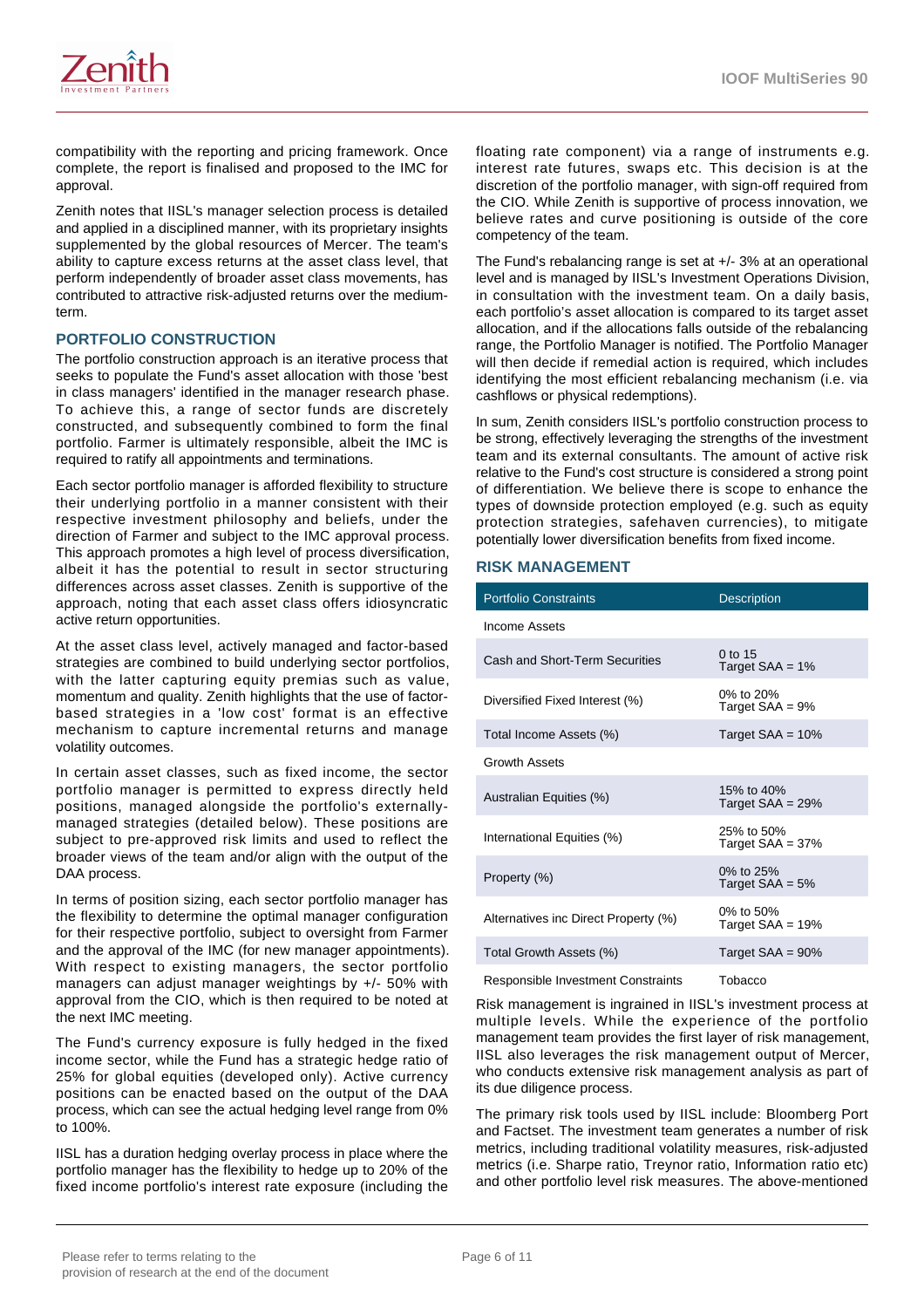

risk-analytics is formally reported to the IMC on a bi-monthly basis, who will also monitor the information on a more frequent basis.

Zenith highlights that IISL's risk management architecture is well-developed, particularly with respect to aggregating and assessing risk on a portfolio-wide basis. Through Bloomberg Port and Factset, IISL has the functionality to measure crossasset class risk, including holdings-based information across the majority of the portfolio, including fixed income.

Stress testing is performed in conjunction with Mercer using both historical and forward looking analysis. In a historical context, the portfolio is stress tested against major market events to assess how the existing portfolio would perform through these regimes. The forward-looking scenarios utilise Mercer's Capital Markets Simulator which is a tool that supports a range of customised stress tests. In terms of the portfolio's private asset holdings, these are also subject to detailed liquidity scenario testing.

Zenith considers IISL's risk management framework to be sound, noting the continued advancements in its ability to manage portfolio-wide risk.

#### **Responsible Investment**

IISL has yet to become a United Nations Principles of Investment (UN PRI) signatory. Notwithstanding this, it maintains an established Responsible Investment Policy (RIP) that has been ratified by the IISL Responsible Entity and was last updated in April 2021. The CIO who leads the Investment Division is ultimately responsible for adherence with the policy.

Using a multi-manager investment approach, IISL's environmental, social and governance (ESG) policies are largely implemented via its appointed investment managers. Prior to appointing a manager, IISL performs a detailed review of their ESG approach and philosophy, focusing on the level of integration with the broader process. This is formalised with a specific ESG clause that is included in all Investment Management Agreements (IMAs) requiring managers to apply due care and diligence in considering ESG matters. Furthermore, all investment mandates include a hard tobacco manufacturer exclusion.

In terms of adherence to its policies, IISL performs ongoing monitoring in collaboration with Mercer who formally rate each manager's ESG processes. While still in its early stages, IISL continues to work with its underlying managers regarding the provision of ESG reporting.

In addition to the team's surveillance, MSCI ESG quality scores are measured on a periodic basis and used to cross-reference the qualitative input from managers, whilst also providing a lead indicator on potential ESG deterioration. Furthermore, a Carbon Foot Print estimate (e.g. Weighted Average Carbon Intensity tons CO2e / \$M sales) is reported on a quarterly basis and used as part of IIS's ongoing monitoring.

As noted above IISL exclude tobacco from equity, fixed income and alternative portfolios.

In Zenith's opinion, IOOF's ESG approach is well-developed, effectively leveraging the firm's resources and further augmented by Mercer's ESG capabilities.

From a classification scale of:

•Impact

- •Thematic
- •Integrated
- •Aware
- •Traditional

Zenith has assigned the Fund a Responsible Investment Classification of Integrated.

# **INVESTMENT FEES**

The Sector average (in the table below) is based on the average management cost of all flagship Multi-Asset - High Growth funds surveyed by Zenith.

The Fund's management cost is 0.55% p.a. No performance fee is payable at all levels of the Fund i.e. including underlying managers. Zenith highlights that the fee level is highly competitive with the peer group.

There also exists a buy/sell spread of 0.07% representing the costs incurred by the Fund when transacting its portfolio. This spread is payable by investors when both entering and exiting the Fund.

(The fees mentioned above are reflective of the flagship version only, fees may differ when the product is accessed through an alternate investment vehicle such as a platform)

| Fees Type              | Fund               | <b>Sector Average</b><br>(Wholesale Funds) |
|------------------------|--------------------|--------------------------------------------|
| <b>Management Cost</b> | $0.55\%$ p.a.      | $0.88%$ p.a.                               |
|                        | <b>Description</b> |                                            |
| Performance Fee        | N/A                |                                            |
|                        | <b>Buy Spread</b>  | <b>Sell Spread</b>                         |
| Buy / Sell Spread      | $0.07\%$           | $0.07\%$                                   |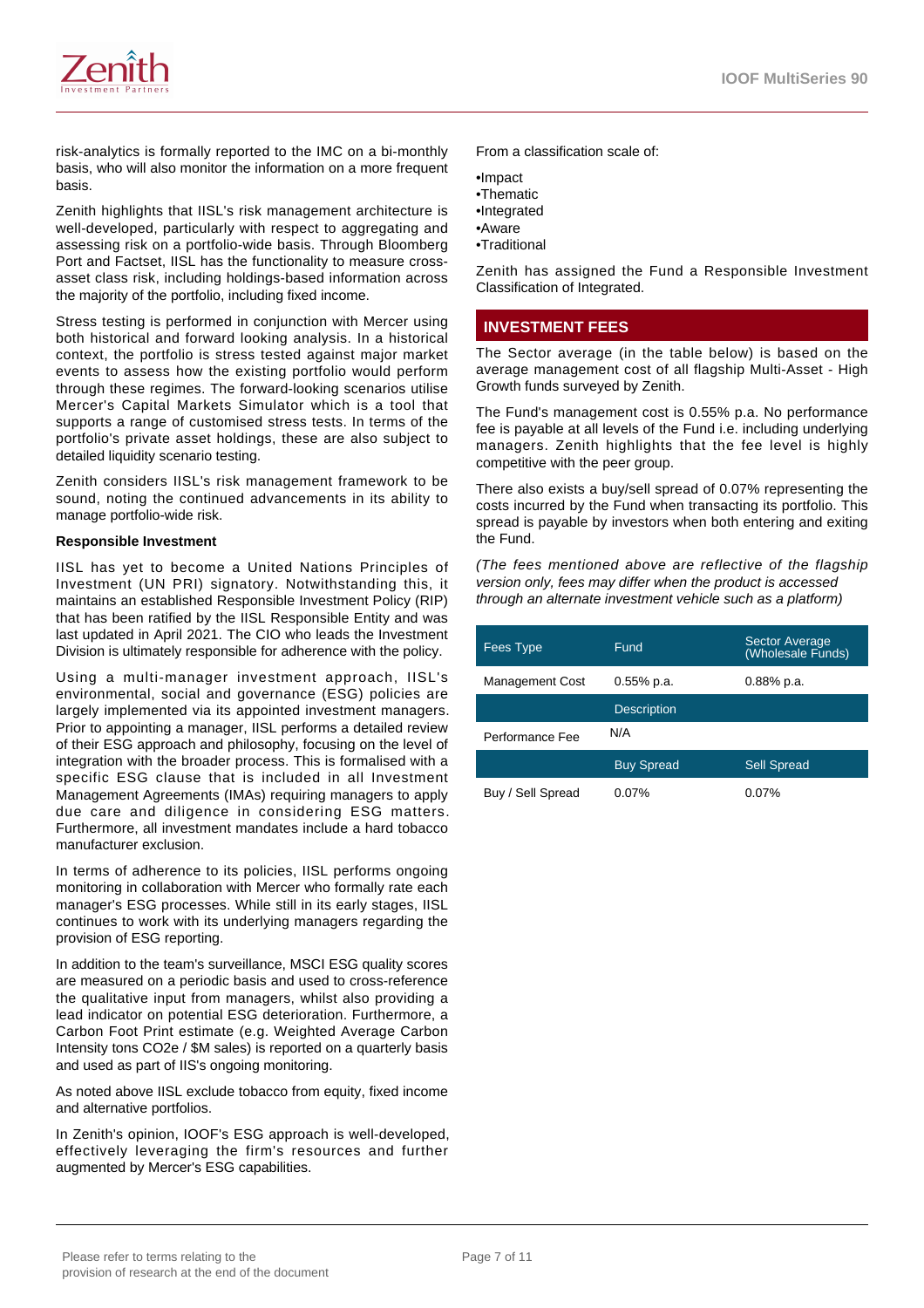

# **PERFORMANCE ANALYSIS Report data: 31 Aug 2021, product inception: Nov 2016**

#### **Monthly Performance History (%, net of fees)**

|      | JAN.    | <b>FEB</b> | <b>MAR</b> | <b>APR</b> | MAY \   | <b>JUN</b> | JUL.    | <b>AUG</b> | SEP     | <b>OCT</b> | <b>NOV</b> |         | DEC FUND YTD | BM1 YTD | BM2 YTD |
|------|---------|------------|------------|------------|---------|------------|---------|------------|---------|------------|------------|---------|--------------|---------|---------|
| 2021 | $-0.01$ | 1.03       | 2.70       | 2.79       | 1.11    | 2.62       | 1.75    | 2.04       |         |            |            |         | 14.88        | 18.34   | 3.79    |
| 2020 | 3.26    | $-4.03$    | $-11.50$   | 4.44       | 2.76    | 0.40       | 1.02    | 2.09       | $-1.07$ | 0.12       | 6.26       | 0.78    | 3.37         | 4.81    | 5.74    |
| 2019 | 3.43    | 4.07       | 1.28       | 2.30       | $-0.86$ | 3.29       | 1.99    | $-0.12$    | 1.05    | 0.22       | 2.54       | $-0.82$ | 19.80        | 23.70   | 5.60    |
| 2018 | 0.36    | $-0.28$    | $-1.39$    | 2.47       | 0.55    | 2.15       | 1.15    | 1.37       | $-0.23$ | $-4.31$    | $-1.21$    | $-1.29$ | $-0.84$      | $-3.17$ | 6.00    |
| 2017 | $-0.90$ | 1.76       | 1.91       | 1.69       | $-0.08$ | $-0.39$    | $-0.21$ | 0.82       | 0.62    | 3.38       | 2.01       | 0.58    | 11.69        | 13.40   | 6.00    |

### **Growth of \$10,000**



#### **Monthly Histogram**



# **Minimum and Maximum Returns (% p.a.)**



Benchmark 1: Diversified Market High Growth Benchmark, Benchmark 2: CPI plus 4% **ABSOLUTE PERFORMANCE ANALYSIS**

| Return                       | Incpt. | 3 yr            | 2 <sub>yr</sub> | 1 yr              |
|------------------------------|--------|-----------------|-----------------|-------------------|
| Fund $(\%$ p.a.)             | 10.86  | 9.82            | 10.59           | 21.85             |
| Benchmark 1 (% p.a.)         | 12.92  | 11.36           | 13.94           | 28.00             |
| Benchmark 2 (% p.a.)         | 5.81   | 5.71            | 5.74            | 5.74              |
| <b>Ranking within Sector</b> | Incpt. | 3 yr            | 2 yr            | $1 \,\mathrm{yr}$ |
| <b>Fund Ranking</b>          | 27/39  | 21/41           | 37/41           | 40/42             |
| Quartile                     | 3rd    | 2 <sub>nd</sub> | 4th             | 4th               |
| <b>Standard Deviation</b>    | Incpt. | 3 yr            | 2 <sub>yr</sub> | $1 \,\mathrm{yr}$ |
| Fund (% p.a.)                | 8.55   | 10.33           | 11.25           | 6.21              |
| Benchmark 1 (% p.a.)         | 11.95  | 14.61           | 16.08           | 9.46              |
| <b>Downside Deviation</b>    | Incpt. | 3 yr            | 2 yr            | 1 yr              |
| Fund $(\%$ p.a.)             | 6.03   | 7.59            | 8.67            | 1.07              |
| Benchmark 1 (% p.a.)         | 8.55   | 10.75           | 12.22           | 2.40              |
| <b>Risk/Return</b>           | Incpt. | 3 yr            | 2 <sub>yr</sub> | 1 yr              |
| Sharpe Ratio - Fund          | 1.13   | 0.87            | 0.91            | 3.51              |
| Sortino Ratio - Fund         | 1.60   | 1.18            | 1.18            | 20.40             |

Zenith benchmarks funds in the Multi-Asset - High Growth peer group against the Zenith Composite High Growth Benchmark. While this benchmark may not be consistent with the one adhered to by all rated participants, it has been adopted to provide investors with a common reference point against which similarly structured strategies may be assessed.

IISL aims to outperform the Consumer Price Index (CPI) by 4% p.a. over rolling ten-year periods. While the Fund is not managed to a specific risk constraint, the expected frequency of negative returns is limited to once every three and a half years.

All commentary is effective 31 August 2021.

The Fund has achieved its investment objective over most periods of assessment. When measured relative to the peer group, the Fund has had mix success, oscillating between the upper and lower quartiles.

A consistent feature of the Fund's risk/return profile, has been the constrained volatility outcomes (as measured by Standard Deviation) relative to the Zenith assigned peer group, which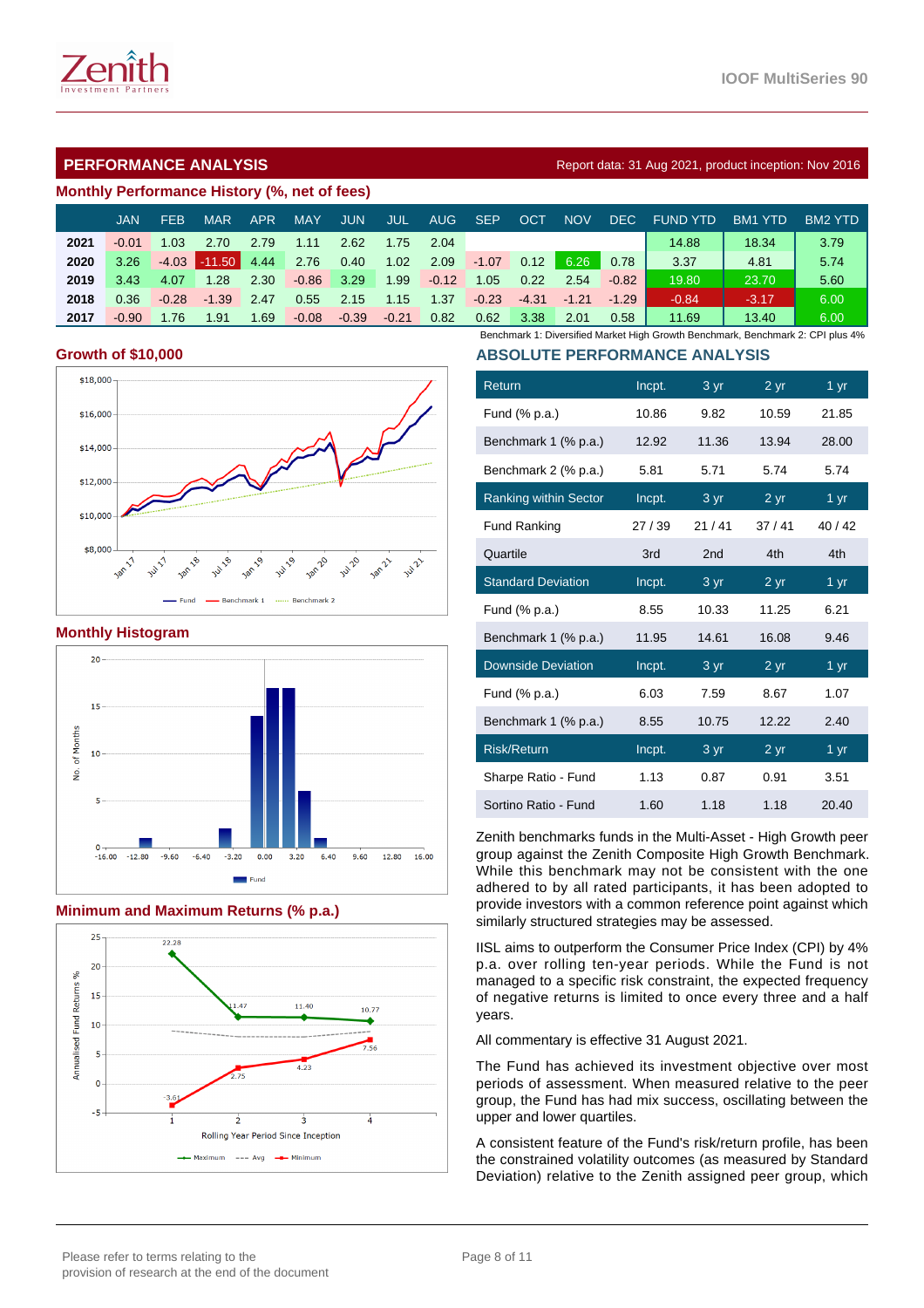has contributed to strong risk-adjusted returns over the assessed timeframes.

# **RELATIVE PERFORMANCE ANALYSIS**

| <b>Alpha Statistics</b>         | Incpt.  | 3 yr    | $2 \, yr$       | 1 $yr$            |
|---------------------------------|---------|---------|-----------------|-------------------|
| Excess Return (% p.a.)          | $-2.06$ | $-1.54$ | $-3.35$         | $-6.15$           |
| % Monthly Excess (All<br>Mkts)  | 36.21   | 33.33   | 25.00           | 25.00             |
| % Monthly Excess (Up<br>Mkts)   | 17.07   | 8.33    | 5.56            | 0.00              |
| % Monthly Excess<br>(Down Mkts) | 82.35   | 83.33   | 83.33           | 100.00            |
| <b>Beta Statistics</b>          | Incpt.  | 3 yr    | 2 <sub>yr</sub> | 1 $\overline{yr}$ |
| <b>Beta</b>                     | 0.70    | 0.70    | 0.69            | 0.65              |
| R-Squared                       | 0.97    | 0.98    | 0.98            | 0.97              |
| Tracking Error (% p.a.)         | 3.85    | 4.68    | 5.19            | 3.48              |
| Correlation                     | 0.98    | 0.99    | 0.99            | 0.99              |
| <b>Risk/Return</b>              | Incpt.  | 3 yr    | 2 <sub>yr</sub> | 1 yr              |
| Information Ratio               | $-0.53$ | $-0.33$ | $-0.64$         | $-1.77$           |

All commentary is effective 31 August 2021.

Zenith seeks to identify funds that can outperform in over 50% of months in all market conditions, as we believe this represents consistency of manager skill.

The Fund has had limited success with respect to outperforming in all market conditions. Consistent with the strategy's constrained volatility profile, IISL has delivered strong returns in falling markets.

#### **DRAWDOWN ANALYSIS**

Drawdown analysis assesses the relative riskiness of a Fund versus the benchmark, in reference to capital preservation. The maximum Drawdown is recorded as the percentage decline in the value of a portfolio from peak to trough (before a new peak is achieved). All Drawdown analysis is calculated commencing from the inception date of the Fund in question, and Drawdown analysis for the Fund and benchmark(s) are calculated independently. That is, the largest drawdown for the Fund and benchmark(s) will not always refer to the same time period.

| Drawdown Analysis      | Fund   | BM <sub>1</sub> | BM <sub>2</sub> |
|------------------------|--------|-----------------|-----------------|
| Max Drawdown (%)       | -15.06 | $-21.39$        |                 |
| Months in Max Drawdown | 2      | 2               |                 |
| Months to Recover      | 9      | 8               |                 |

| Worst<br><b>Drawdowns</b> | Fund     | Benchmark 1 | Benchmark 2 |
|---------------------------|----------|-------------|-------------|
|                           | $-15.06$ | $-21.39$    |             |
|                           | $-6.90$  | $-9.98$     |             |
| 3                         | -1.67    | $-3.40$     |             |



All commentary is effective 31 August 2021.

Fund

The Fund's drawdown profile has generally been more constrained relative to the benchmark, particularly during sustained market drawdowns.

Benchmark 1

Benchmark 2

# **INCOME/GROWTH ANALYSIS**

 $-25$ 

| Income / Growth Returns | Income   | Growth   | Total    |
|-------------------------|----------|----------|----------|
| FY to 30 Jun 2021       | $8.57\%$ | 12.45%   | 21.03%   |
| FY to 30 Jun 2020       | 4.87%    | $-5.72%$ | $-0.86%$ |
| FY to 30 Jun 2019       | 4.57%    | 4.45%    | 9.02%    |
| FY to 30 Jun 2018       | 6.98%    | 4.55%    | 11.53%   |

The Fund does not target a specific level of income and capital growth return. That said, Zenith would expect that given the Fund's portfolio largely comprises growth assets, Fund returns are likely to be dominated by capital appreciation.

Distributions are made on a half-yearly basis following June and December.

#### **REPORT CERTIFICATION**

Date of issue: 30 Sep 2021

| Role        | Analyst                  | Title                                                  |
|-------------|--------------------------|--------------------------------------------------------|
| Author      | <b>Rodney Sebire</b>     | Head of Alternatives &<br><b>Global Fixed Interest</b> |
| Sector Lead | Andrew Yap               | Head of Multi Asset &<br>Austn. Fixed Income           |
| Authoriser  | <b>Bronwen Moncrieff</b> | Head of Research                                       |

#### **ASSOCIATIONS & RELATIONSHIPS**

ASIC Regulatory Guide RG79.164 requires Research Houses to disclose certain associations or relationships that they may have with a product issuer. We may receive remuneration from an issuer or investment manager for subscription to our other research/ data services or the research/ data services of our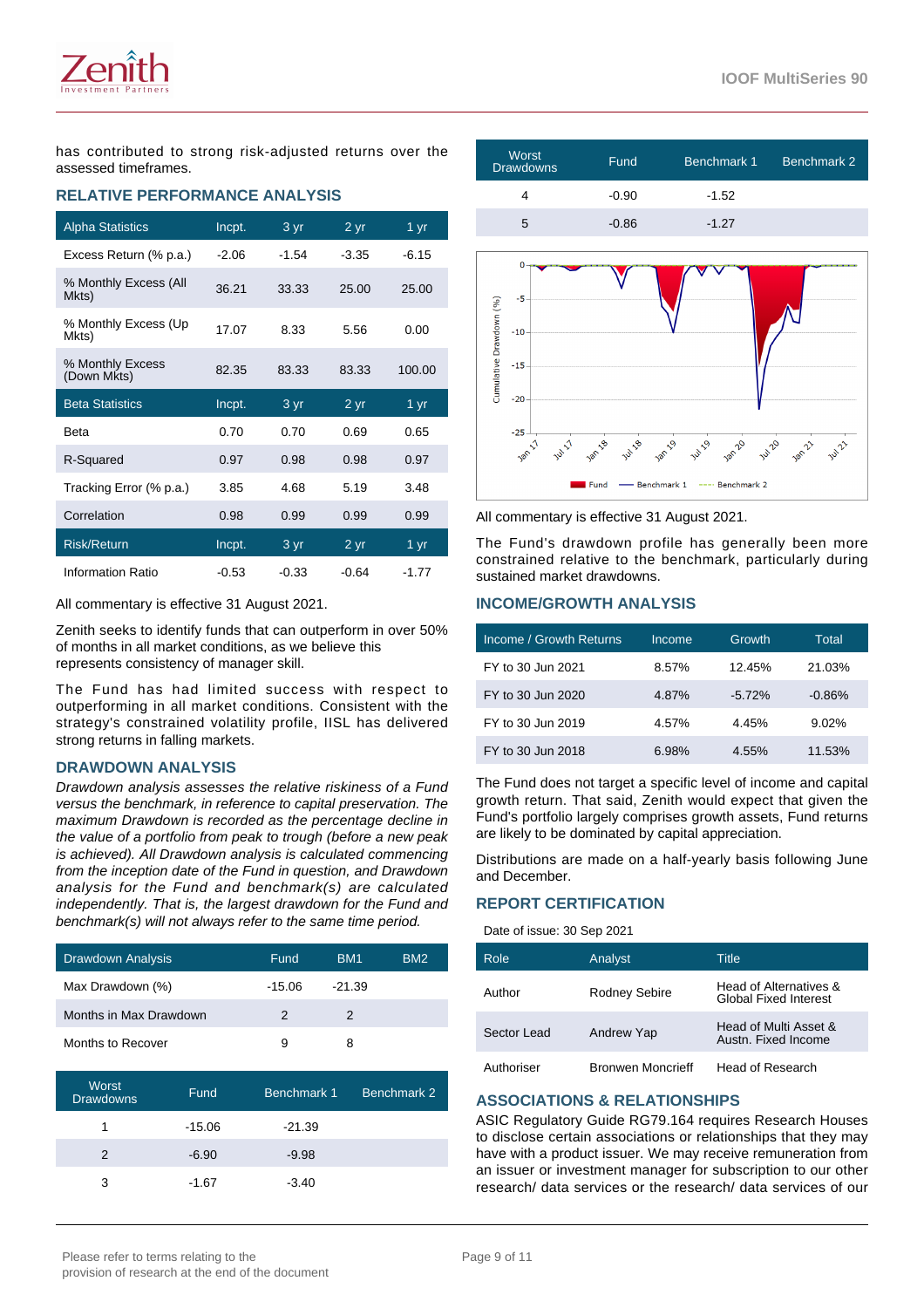

related entities. Conflict management arrangements are in place where we or our related entities provide research services to the product issuer or financial advisory businesses who provide financial planning services to investors and are also associated entities of product issuers. This is in accordance with the Zenith Group's Conflict of Interests Policy. Further details in relation to our relationships and associations are available on request.

#### **RATING HISTORY**

| As At       | Rating*                  |
|-------------|--------------------------|
| 30 Sep 2021 | Recommended              |
| 19 Jan 2021 | Recommended              |
| 30 Sep 2020 | Recommended              |
| 1 Oct 2019  | Recommended              |
| 18 Mar 2019 | Recommended              |
| 1 Feb 2019  | <b>Under Review</b>      |
| 7 Dec 2018  | <b>Under Review</b>      |
| 15 Oct 2018 | Recommended              |
| 17 Oct 2017 | Recommended              |
| 10 Feb 2017 | Recommended              |
| 11 Nov 2016 | Recommended              |
| 26 Oct 2016 | Not Rated - Screened Out |

Last 5 years only displayed. Longer histories available on request.

\*In March 2021, Zenith implemented a new ratings methodology for products<br>classified as Traditional Index. Any rating issued from this date forward for<br>Traditional Index roducts only reflect this change in methodology, wit